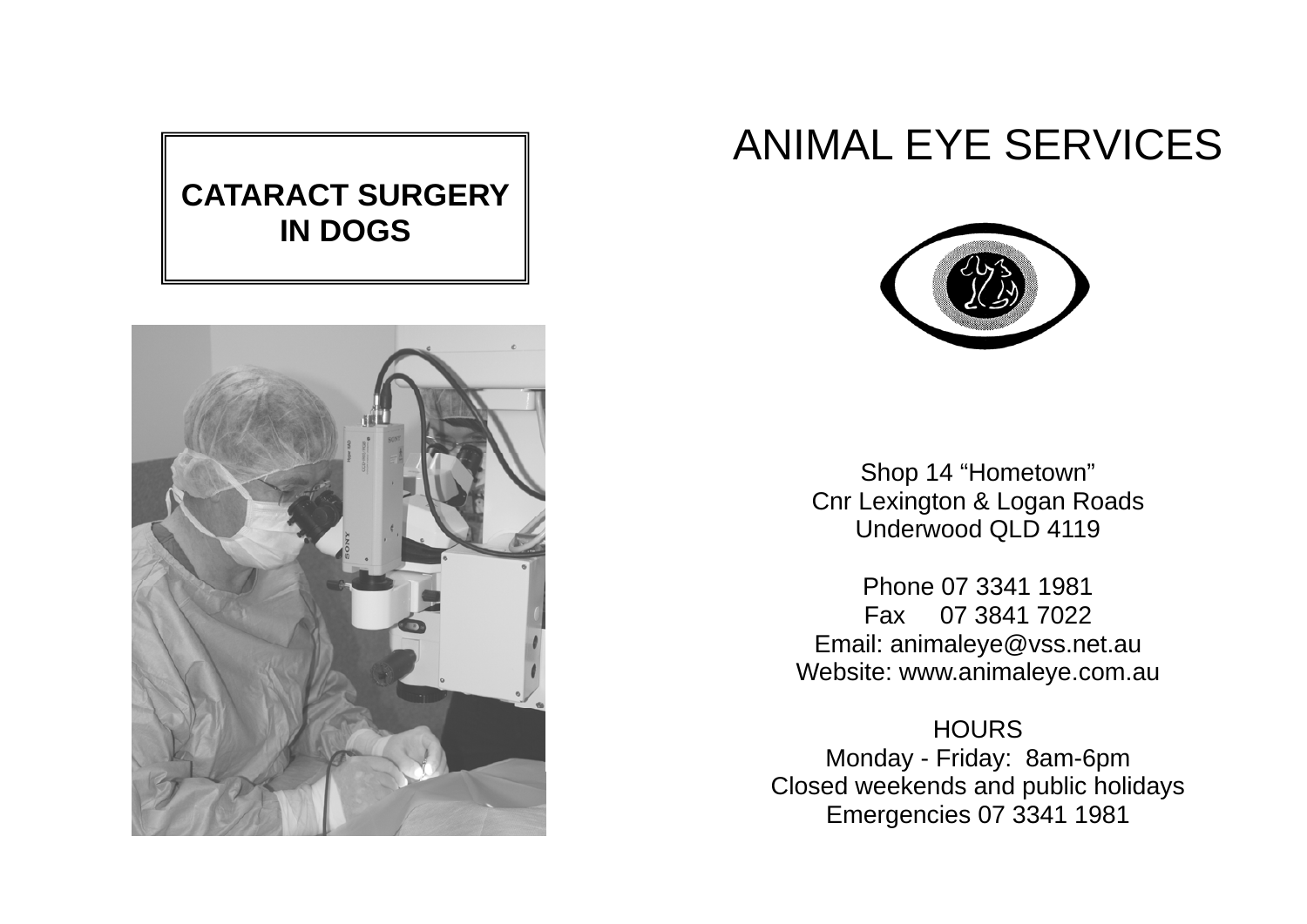# **What is a cataract?**

A cataract is an opacity of a structure inside the eye called the lens. The lens is usually clear and transparent, and helps to focus an image onto the retina, at the back of the eye. The same process happens inside a camera, with the lens focusing an image onto the film in the back of the camera. Having a camera with a foggy lens is somewhat similar to having a cataract—both produce very poor images! In humans, cataracts are one of the most common causes of blindness, especially in third-world countries.



#### **What causes cataracts?**

Many things can cause cataracts, and often we cannot be 100% certain of the cause in each and every case. Most cataracts seen in dogs are caused by genes inherited from parents, however diabetes, injuries, inflammation, drugs and nutrition may also be to blame.

# **What are the signs of cataracts?**

Owners of dogs with cataracts usually report a deterioration in their pet's eyesight. Poor eyesight may be noticed as an increase in 'clumsiness', a change in personality (lethargy or aggression), or a reluctance to go into the dark, among other things. Sometimes our clients notice a white area in their dog's pupil (the black circle in the middle of the eye), or their referring veterinarian notices the problem during a routine physical examination.

#### **What can we do for cataracts?**

In the past, people have tried all sorts of medications to clear cataracts. With our current medical knowledge, we know that surgery is the only cure. This doesn't mean that your pet *must* have cataract surgery, as some cataracts do not affect vision enough to warrant the procedure. You can discuss your pe<sup>t</sup>'s suitability for surgery with one of our eye specialists.

#### **Why is cataract surgery recommended earlier rather than later?**

Assessment and treatment of cataracts before they become too advanced is important for two reasons:

1. We need to assess the retina (the light sensitive membrane at the back of the eye), to ensure it is normal. This can be done more easily when the cataracts are not too dense, enabling us to see the retina with specialised diagnostic examination instruments.

If the cataracts are too dense we may need to do more specialised tests, such as **ultrasound** or **electroretinography** (ERG), to evaluate the structure and function of the back of the eye to ensure a successful outcome. These tests are often done on the same day that we intend to do the cataract surgery. If your pet fails either of these tests, then we may recommend that surgery not be performed as it will not improve vision for your pet.

2. If left in place for too long, a cataract can cause inflammation inside the eye. Sometimes medication can control the inflammation, and help control the associated pain. In the long term, however, the inflammation within the eye may become so severe that glaucoma (increased pressure in the eye) and uncontrollable pain may occur. In these cases, cataract surgery will not be an option for improving vision.

Also cataracts which have been present for some time can develop other problems such as opacity in the normally clear capsule surrounding the lens, or breakdown of the lens zonules which hold the lens in place. These secondary changes can reduce the chances of achieving the best outcome. Even if you decide not to have cataract surgery, regular rechecking by one of our eye specialists would be recommended to monitor the progression of the cataract, and the associated problems in your dog.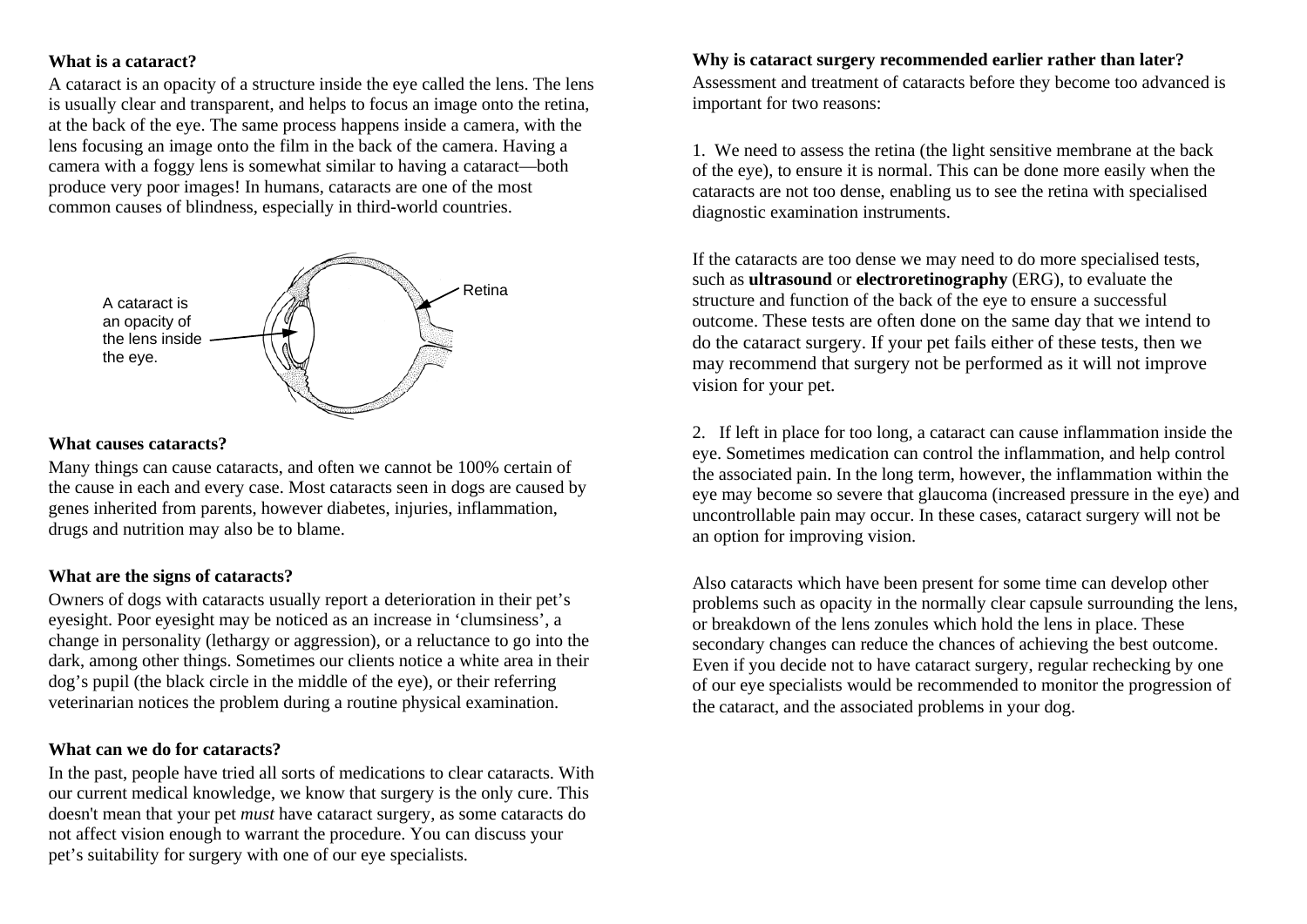# **What does cataract surgery involve?**

The surgical techniques used to remove cataracts in your pet are almost identical to those used in humans. The technique most widely used is called phacofragmentation, and uses ultrasound energy to break the lens into tiny pieces which are then sucked out of the eye. Most cataracts are removed through a small 'key-hole' incision 3- 4mm wide in the top of the eye! Removal does not involve the use of a laser, as some people mistakenly believe.



Picture of a typical 'key-hole' incision phacoemulsification cataract surgery in progress. The hollow needle probe is shattering the lens into tiny fragments and sucking them out at the same time.

In most cases, after the lens is removed, the capsule surrounding the lens is left intact so that an artificial lens (IOL) can be inserted to correct the close distance vision back to normal. Not all dogs are candidates for an artificial lens. The decision to place an artificial lens depends on various factors, and is usually made by the surgeon during the procedure. Modern implants are made of a foldable plastic, and can be inserted through the same small 3mm incision.



Picture of a typical intraocular lens implant. The central circular section, called the optic replaces the normal light focusing function of the natural lens. The two extensions with the holes on each side are called haptics and hold the lens in place centred inside the lens capsule.

# **How successful is cataract surgery?**

The success rate for cataract surgery in dogs has markedly increased over the last 10-15 years, mainly as a result of new research and improved surgical techniques. In general, our patients achieve good, long-term vision around 90-95% of the time. As with all surgery however, **it is impossible to give an unqualified 100% guarantee of success with no complications.** 

# **What are the most common complications?**

The most common complications after cataract surgery include:

- ongoing inflammation in the eye
- retinal detachments
- glaucoma.

Other less common complications include spontaneous bleeding within the eye, opacities in the lens capsule, and corneal disease. Usually the problems are not predictable and sometimes they do not occur immediately after surgery, often arising months or even years later. For this reason we recommend regular follow up visits after cataract surgery to try to identify these complications before they cause a poor outcome. These complications are similar to those seen after human cataract surgery.

# **Are there risks in having a general anaesthetic?**

Although modern anaesthetics are generally very safe, very rarely complications and deaths can occur, and owners must accept this risk albeit very small. To minimise the chances of an anaesthetic complication, a detailed history of your dog's previous and current medical problems is taken before surgery, and the patient is evaluated clinically for any possible risk factors. For animals over 10 years old, we recommend that your veterinarian perform preoperative blood tests. For dogs with heart or lung problems, a referral to a specialist may be recommended to assess the relative risk of anaesthesia. Modern anaesthetic agents and techniques are used during the cataract surgery, and the patient is constantly monitored during both the procedure and the recovery phase of the anaesthetic.